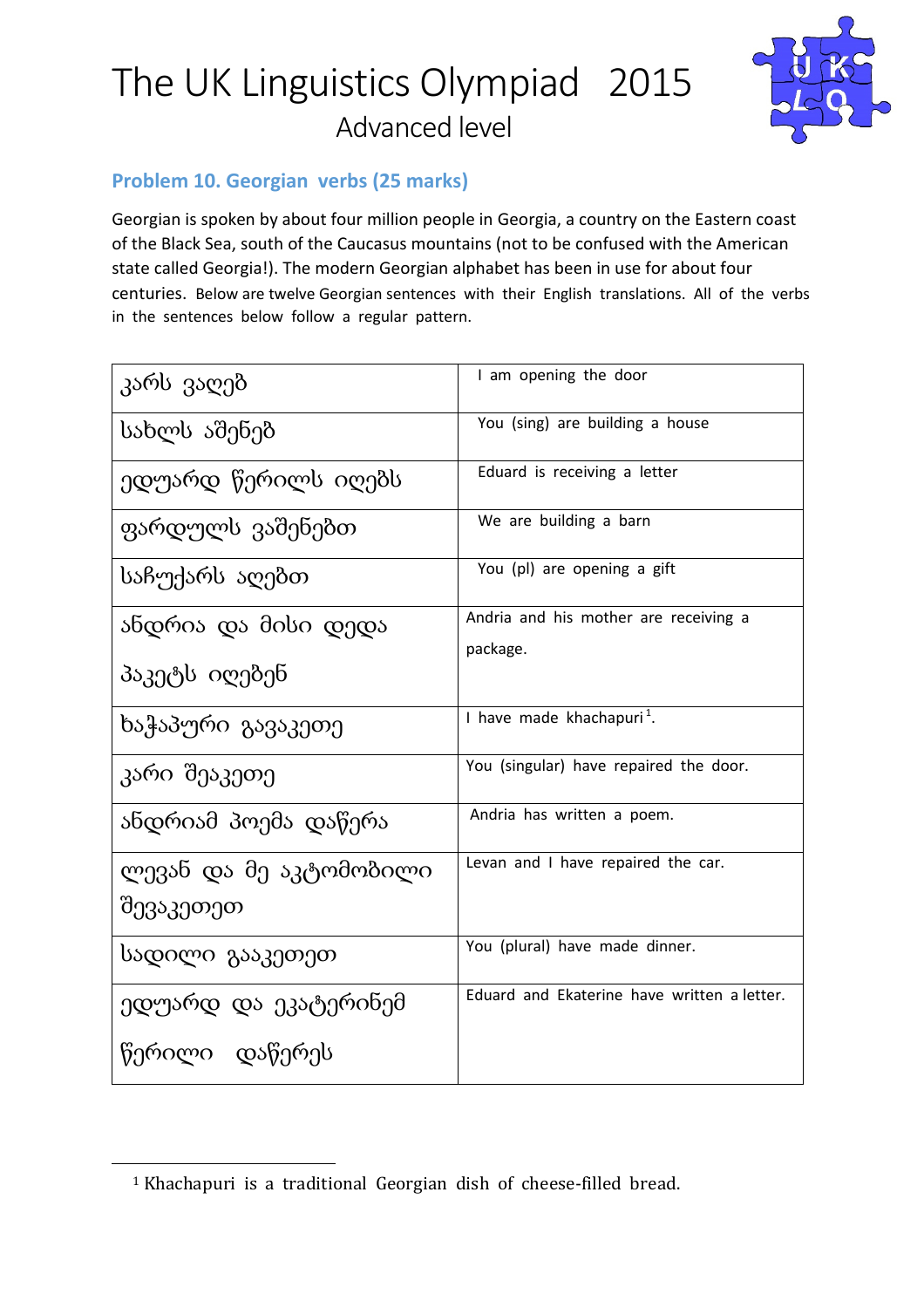

Q.10.1 Translate the following sentences into English (and write them in the answer sheet):

- 1. წ ე რი ლს ა ღე ბ ე ნ
- 2. კ ომ პ უტე რი შ ე ა კ ე თე თ.
- 3. ა და მ მუზეუმს ა შენებს
- $4.$ ის ტორია და ვწერეთ.

Q.10.2. Translate the following sentences into Georgian:

- 5. You (singular) are opening the barn.
- 6. I have repaired the car.
- 7. We are receiving dinner.
- 8. They have made a gift.

Q.10.3. Explain, as clearly and as concisely as you can, the main features of Georgian grammar that emerge from the data presented above. (Please don't try to explain the alphabet!)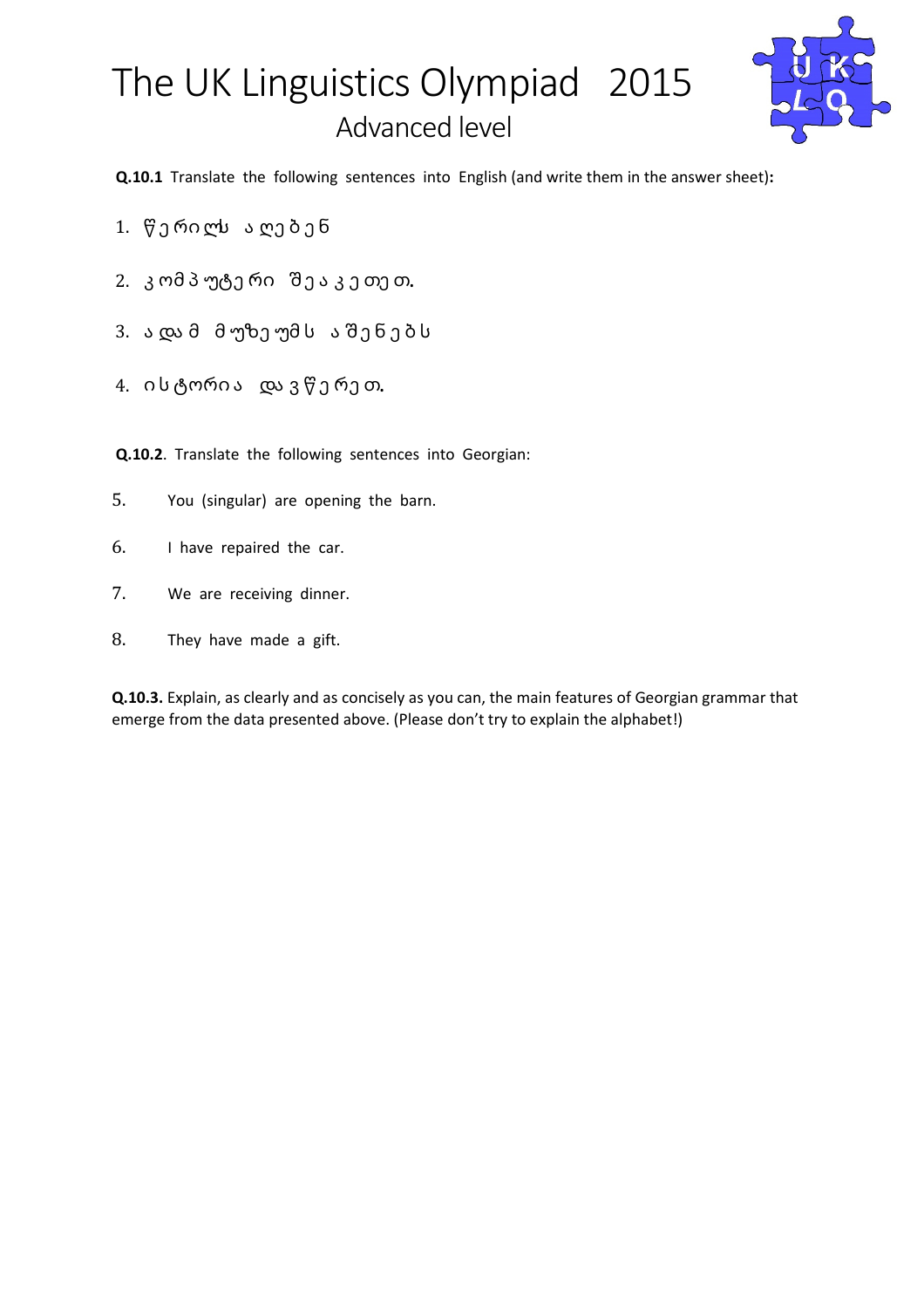

### Problem 10. Georgian verbs (25 marks)

| Q.10.1.1.        |  |  |
|------------------|--|--|
| 2.               |  |  |
| 3.               |  |  |
| 4.               |  |  |
| Q.10.2.5.        |  |  |
|                  |  |  |
| 6.               |  |  |
|                  |  |  |
| $\overline{7}$ . |  |  |
|                  |  |  |
| 8.               |  |  |
|                  |  |  |
| Q.10.3           |  |  |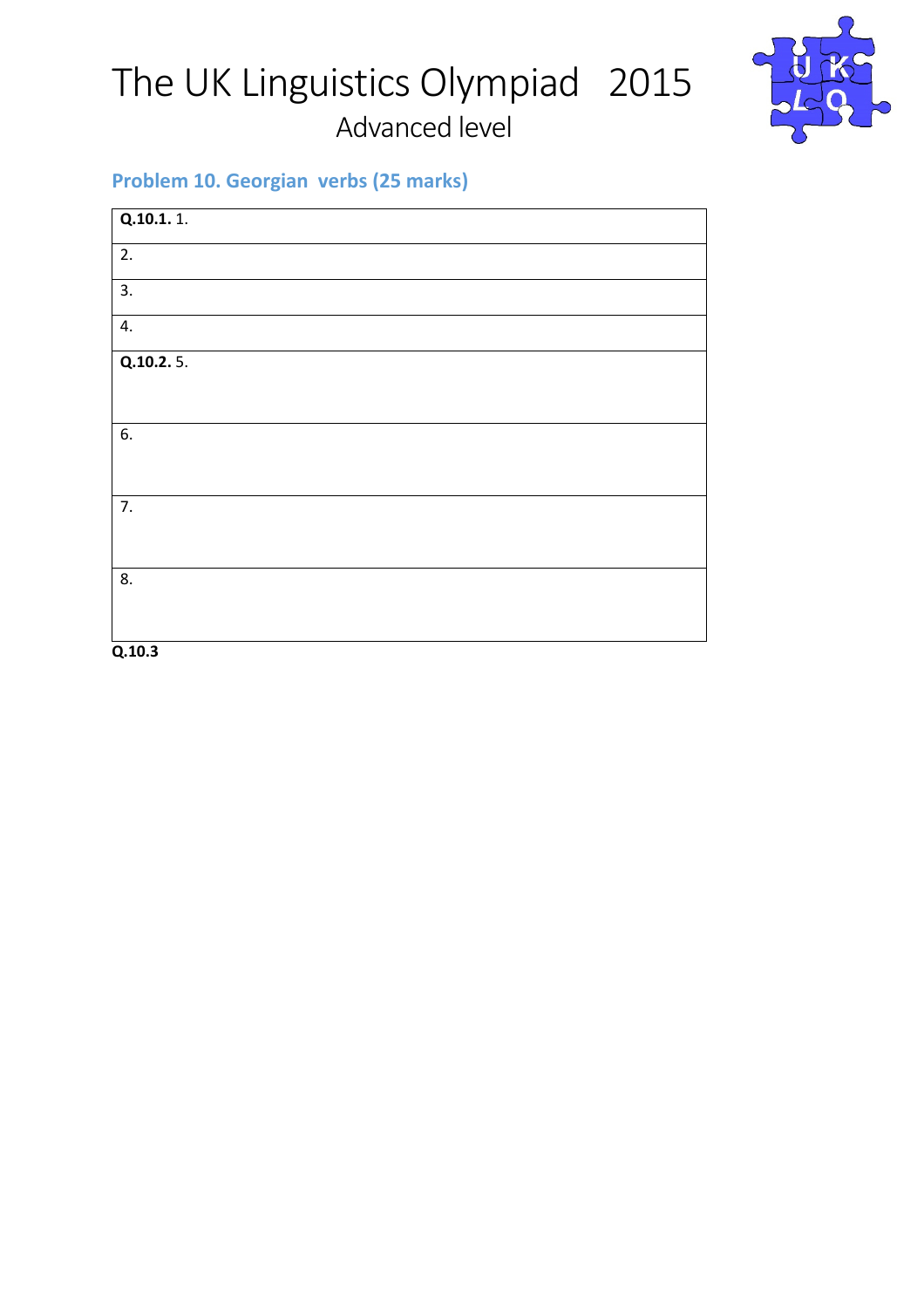

### 10. Georgian verbs – solution (25 points)

Scoring:

Q.10.1: 2 for each correct translation; 1 for just one gap or error. Accept either 'a' or 'the'. (max 8)

Q.10.2: 2 for each correct translation; 1 for up to 5 letters missing or wrong. Be generous in accepting attempts at Georgian script! (max 8)

### Q.10.3: (See the commentary in Appendix C) (max 9)

- for a clear and accurate explanation of the morphology of
	- o present-tense verbs (3 points, 1 for partial success)
	- o past-tense verbs (3 points, 1 for partial success)
- for accurate and relevant comments on noun forms (2 points, 1 for partial success)
- for SOV word order (1 point)
- accept explanations using either Georgian or Roman alphabet

### Q.10.1

1. They are opening the letter.

2. You (pl.) have repaired the computer.

3. Adam is building a museum.

4. We have written a story/ history.

Q.10.2

6. აკტომობილი შევაკეთე.

7. სადილს ვიღებთ.

8. საჩუქარი გააკეთეს.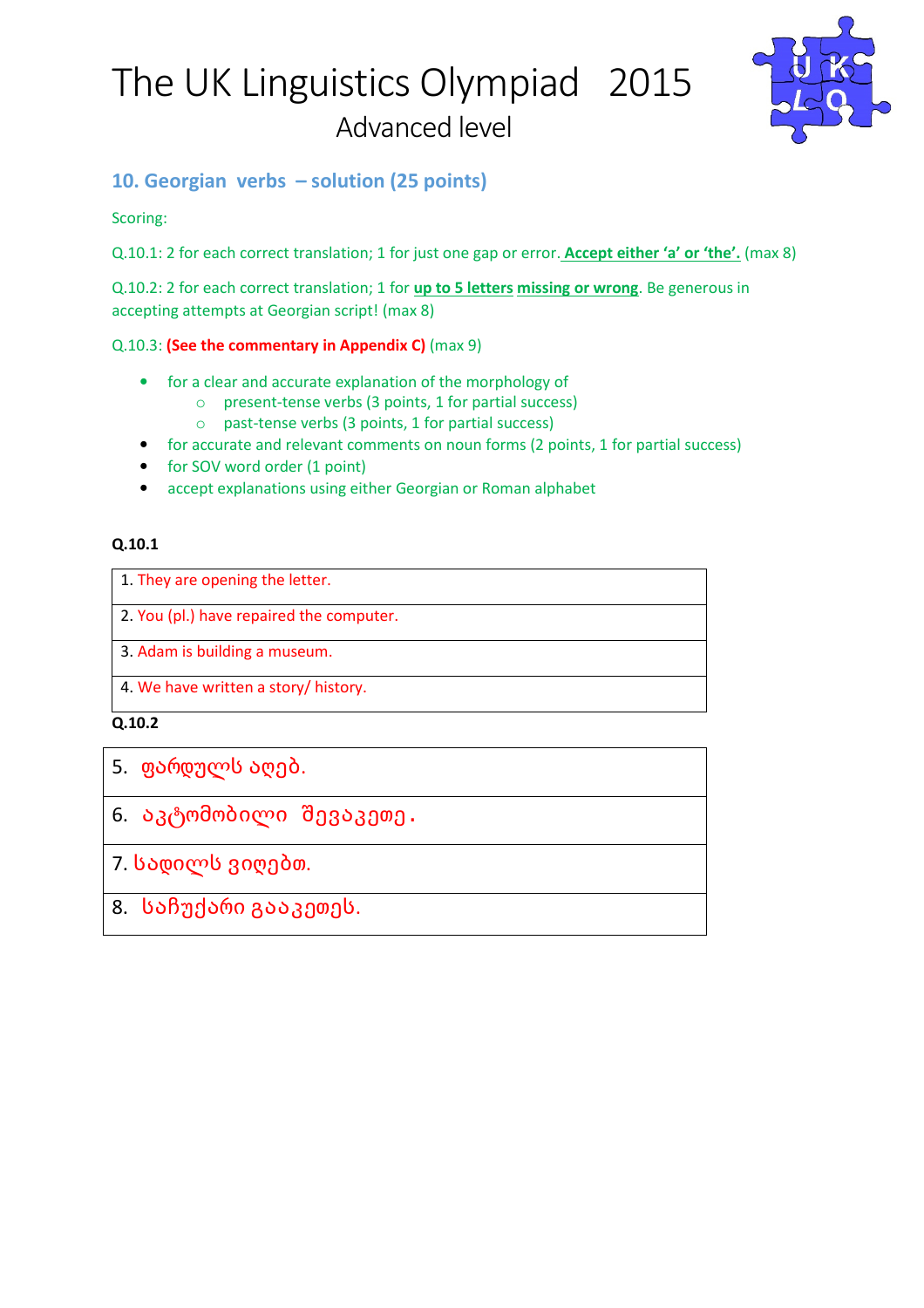

### Appendix C. Commentary on Georgian (based on notes by the problem author, Dorottya Demszky)

#### Verb morphological structure summarised

|              | Present tense (VR = verb root) | Past tense (PV = pre-verb)         |
|--------------|--------------------------------|------------------------------------|
| $1st$ sing.  | $3 - / v + VR$                 | $PV + -3 - /v + VR$                |
| $2nd$ sing.  | <b>VR</b>                      | PV+VR                              |
| $3rd$ sing.  | $VR + -b/S$                    | $PV + VR + -S/a$                   |
| $1st$ pl.    | $3 - + \sqrt{R} + -\omega/t$   | $PV + -3-y + \sqrt{R} + -\omega/t$ |
| $2^{nd}$ pl. | $VR + -m/t$                    | $PV + VR + -m/t$                   |
| $3rd$ pl.    | $VR + -06/en$                  | $PV + VR + -b/s$                   |

#### Present tense

|             | To open $*^2$  | To build           | To receive     |
|-------------|----------------|--------------------|----------------|
| $1st$ sing. | ვაღებ vagheb   | ვაშენებ vasheneb   | ვიღებ vigheb   |
| $2nd$ sing. | აღებ agheb     | აშენებ asheneb     | იღებ igheb     |
| $3rd$ sing. | აღებს aghebs   | აშენებს ashenebs   | იღებს ighebs   |
| $1st$ pl.   | ვაღებთ vaghebt | ვაშენებთ vashenebt | ვიღებთ vighebt |
| $2nd$ pl.   | აღებთ aghebt   | აშენებთ ashenebt   | იღებთ ighebt   |
| $3rd$ pl.   | აღებენ agheben | აშენებენ asheneben | იღებემ igheben |

#### Past tense

l

|             | To make           | To repair         | To write         |
|-------------|-------------------|-------------------|------------------|
| $1st$ sing. | გავაკეთე gavakete | შევაკეთე sevakete | დავწერე davtsere |
| $2nd$ sing. | გააკეთე gaakete   | შეაკეთე sheakete  | დაწერე datsere   |
| $3rd$ sing. | გააკეთა gaaketa   | შეაკეთა sheaketa  | დაწერა datsera   |

<sup>2</sup> Georgian verbs do not have an infinitive